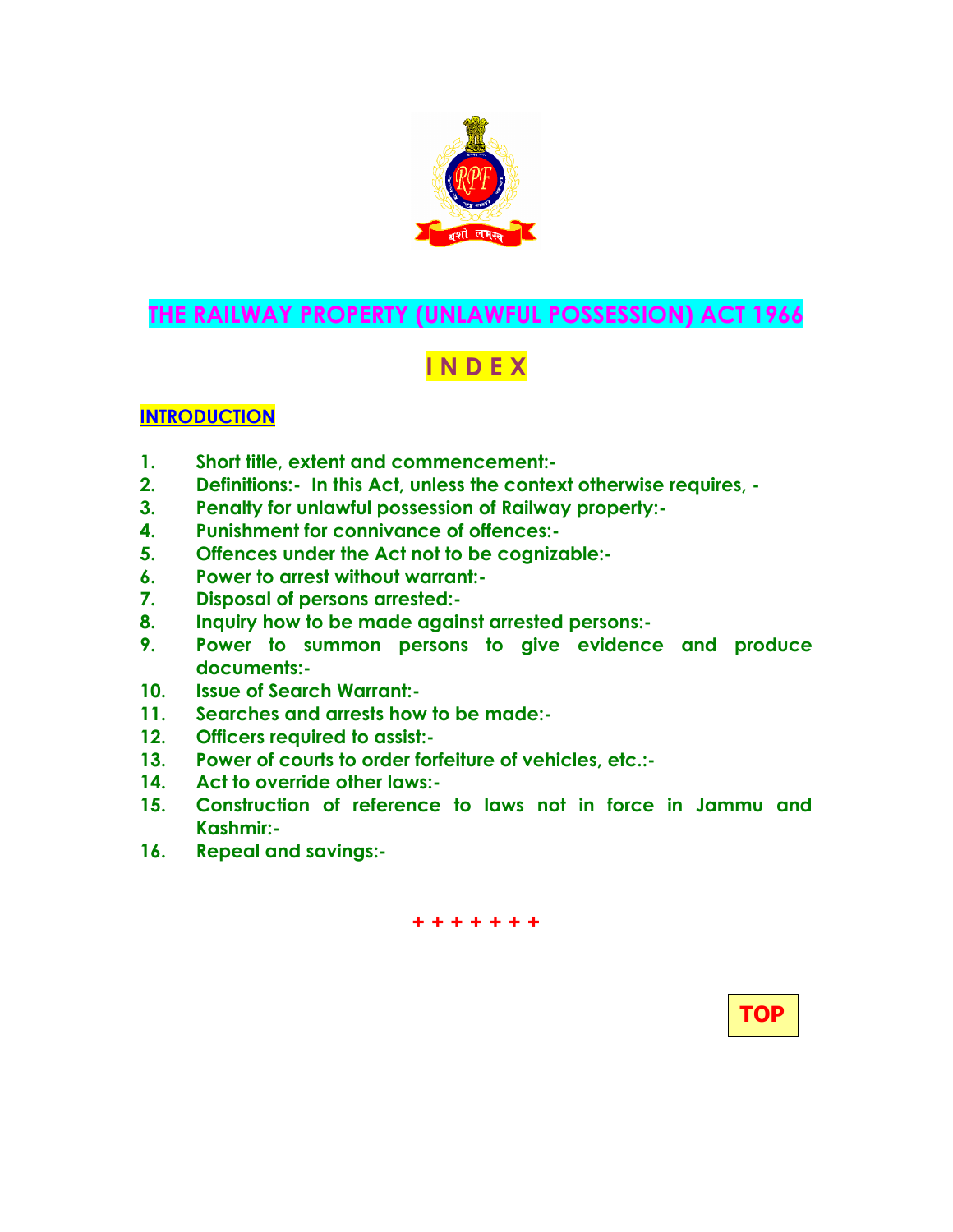## THE RAILWAY PROPERTY (UNLAWFUL POSSESSION) ACT 1966

(Act No.29 of 1966)

(16th September, 1966)

(An Act to consolidate and amend the law relating to unlawful possession of railway property)

 Be it enacted by Parliament in the Seventeenth year of the Republic of India as follows:-

#### 1. Short title, extent and commencement:-

- (1) This Act may be called the Railway Property (Unlawful Possession) Act, 1966.
- (2) It extends to the whole of India.
- (3) It shall come into force on such date as the Central Government may, by notification in the Official Gazette, appoint.

#### 2. Definitions:- In this Act, unless the context otherwise requires, -

(a) "Force" means the Railway Protection Force constituted under Section 3

of the Railway Protection Force Act, 1957 (23 of 1957);

- (b) "member of the Force" means a person appointed to the Force, other than a superior office;
- © "Officer of the Force" means an officer of and above the rank of Assistant Sub-Inspector appointed to the Force and includes a superior officer;
- (d) "Railway property" includes any goods, money or valuable security or animal, belonging to, or in the charge or possession of, a railway administration;

#### N O T E S

 Mere possession of articles manufactured by private firms for the use of the railway administration cannot be regarded as railway property. Umar Khan Vs. State of U.P., 1973 Cri.LJ 1706 (All).

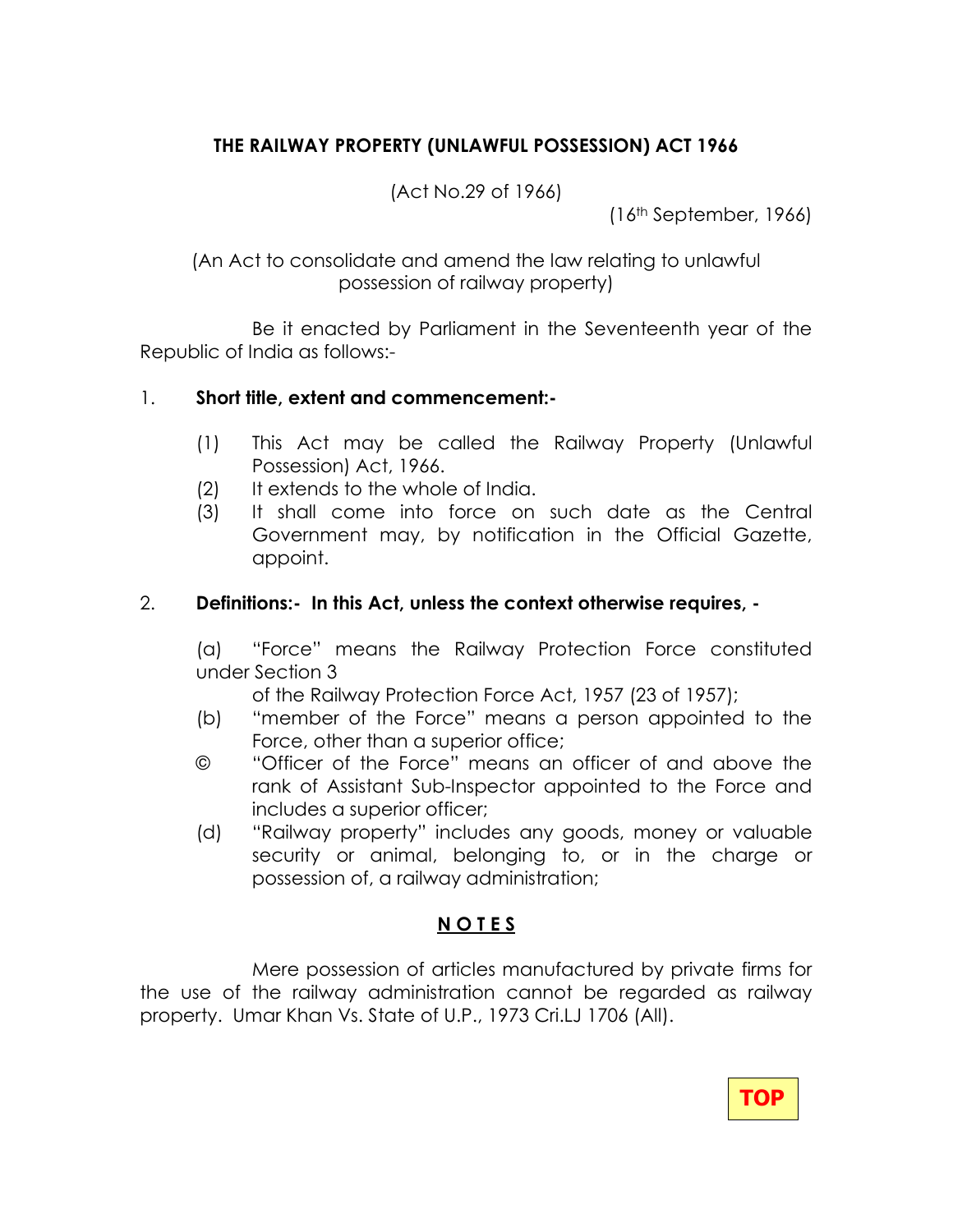Mere `I.R.' and ` A railway' marks would not be sufficient to discharge the burden of the prosecution. It must be proved that the property belonged to or was in possession the Manager of the railway or the Government. Ram Avtar Vs. State of U.P., 1978 All Cr.PC 14.

 Where the accused was caught while coming out of the Railway workshop along with some material which was used in the workshop the High Court acquired the accused and laid down that there must be some direct evidence to prove that the material is railway property. Ram Narain Tiwari Vs. State of U.P., 1989 Cri.LJ (NOC) 218 (All).

- (e) "Superior Officer" means any of the officers appointed under Section 4 of the Railway Protection Force Act, 1957 (23 of 1957) and includes any other officer appointed by the Central Government as a superior officer of the Force;
- (f) words and expressions used but not defined in this Act and defined in the Indian Railways Act, 1890 (9 of 1890), shall have the meanings respectively assigned to them under that Act.

#### 3. Penalty for unlawful possession of Railway property:-

 Whoever is found, or is proved to have been, in possession of any railway property reasonably suspected of having been stolen or unlawfully obtained shall, unless he proves that the railway property came into his possession lawfully, be punishable:-

- (a) for the first offence, with imprisonment for a term which may extent to five years, or with fine, or with both and in the absence of special and adequate reasons to be mentioned in the judgment of the court, such imprisonment shall not be less than one year and such fine shall not be less than one thousand rupees;
- (b) for the second or a subsequent offence, with imprisonment for a term which may extend to five years and also with fine and in the absence of special and adequate reasons to be mentioned in the judgment of the court, such imprisonment shall not be less than two years and such fine shall not be less than two thousand rupees.

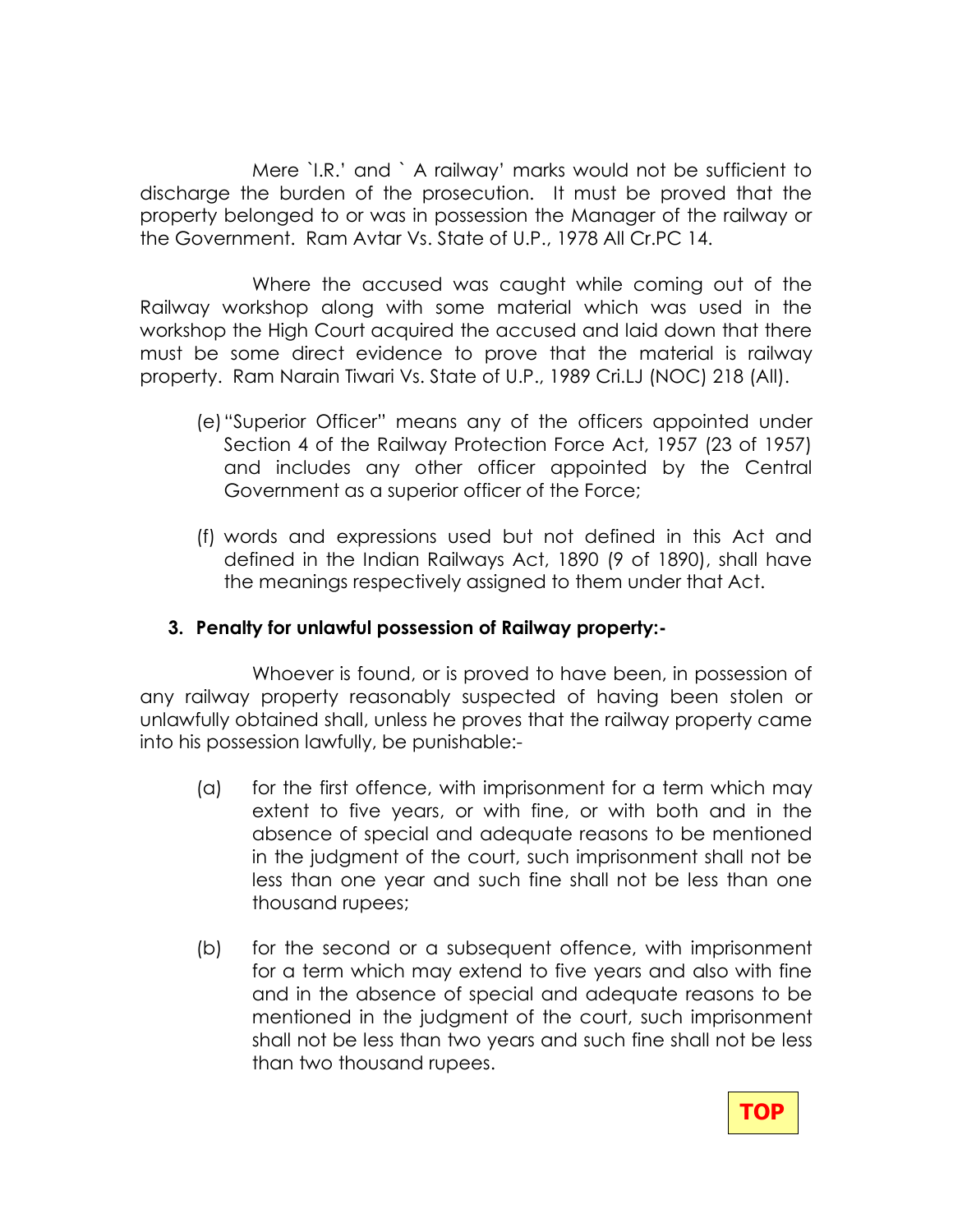#### Ingredients:-

In State of Maharashtra Vs. Vishwanath Tukaram, (1979) 4 SCC 23: 1979 SCC (Cri) 993, laid down the following ingredients of the section:

- (i) The property in question should be railway property;
- (ii) It should be reasonably suspected of having been stolen or unlawfully obtained and
- (iii) It should be found or proved that the accused was or had been in possession of that property.

#### 4. Punishment for connivance of offences:-

 Any owner or occupier of land of building, or any agent of such owner or occupier in charge of the management of that land or building, who willfully connives at an offence against he provisions of this act, shall be punishable with imprisonment for a term which may extend to five years, or with fine, or with both.

#### 5. Offences under the Act not to be cognizable:-

 Notwithstanding anything contained in the Code of Criminal Procedure, 1898 (5 of 1898) an offence under this Act shall not be cognizable.

#### 6. Power to arrest without warrant:-

 Any superior officer or member of the Force may, without an order from a Magistrate and without a warrant, arrest any person who has been concerned in an offence punishable under this Act or against whom a reasonable suspicion exists of his having been so concerned.

#### 7. Disposal of persons arrested:-

 Every person arrested for an offence punishable under this Act shall, if the arrest was made by a person other than an officer of the Force, be forwarded without delay to the nearest officer of the Force.

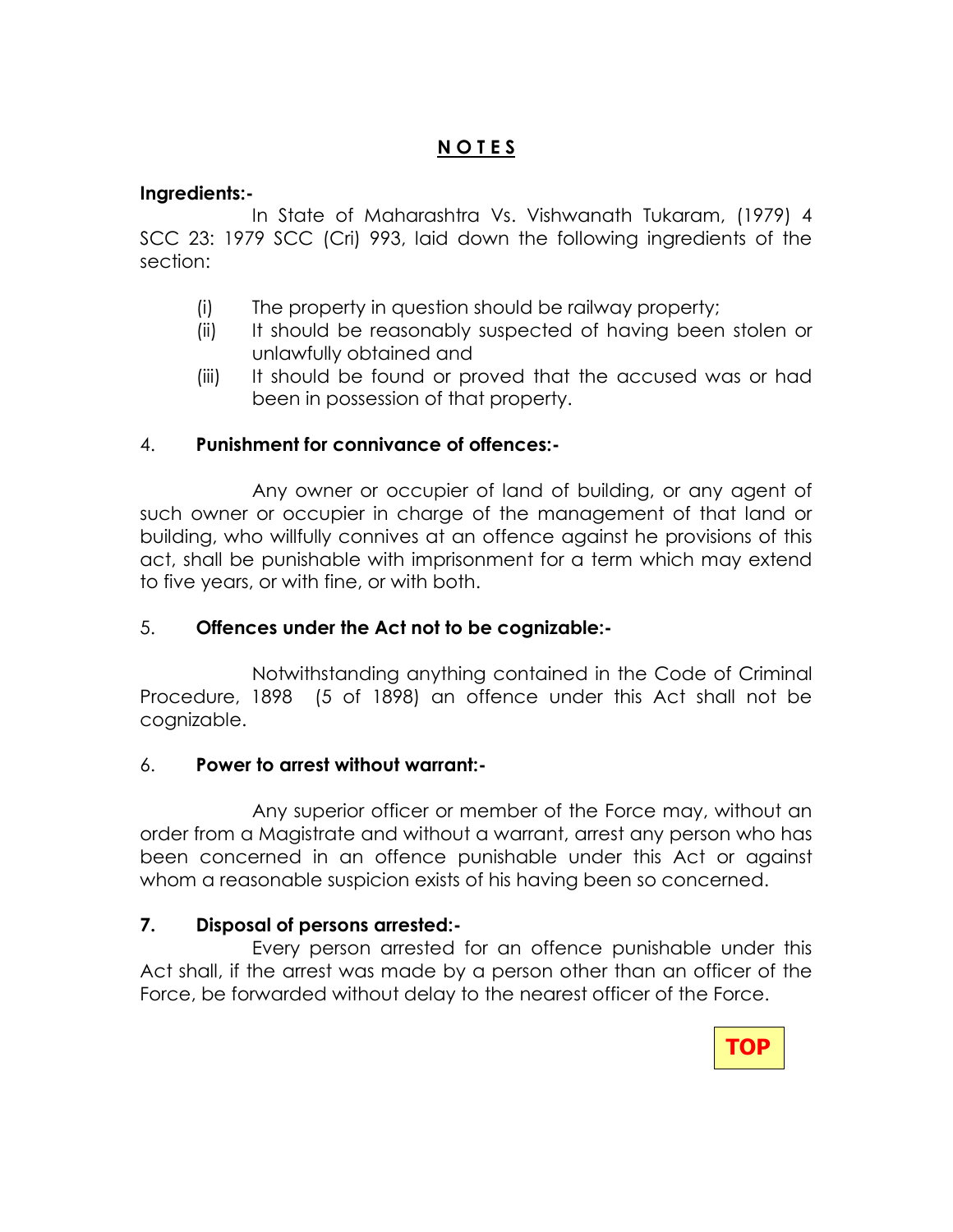Where the articles recovered from the possession of the accused were not sealed on the spot but later on, sealed at the Police Station the recovery from the accused person was held doubtful. Mool Chand Vs. State, 1971 ACC 334.

#### 8. Inquiry how to be made against arrested persons:-

- (1) When any person is arrested by an officer of the Force for an offence punishable under this Act or is forwarded to him under section 7, he shall proceed to inquire into the charge against such person.
- (2) For this purpose the officer of the Force may exercise the same powers and shall be subject to the same provisions as the officer in charge of a Police Station may exercise and is subject to under the Code of Criminal Procedure, 1989 (5 of 1989), when investigating a cognizable case:

Provided that:-

- (a) if the officer of the Force is of opinion that there is sufficient evidence or reasonable ground of suspicion against the accused person, he shall either admit him to bail to appear before a Magistrate having jurisdiction in the case, or forward him in custody to such Magistrate;
- (b) if it appears to the officer of the Force that there is not sufficient evidence or reasonable ground of suspicion against the accused person, he shall release the accused person on his executing a bond, with or without sureties as the officer of the Force may direct, to appear, if and when so required before the Magistrate having jurisdiction, and shall make a full report of all the particulars of the case to his official superior.

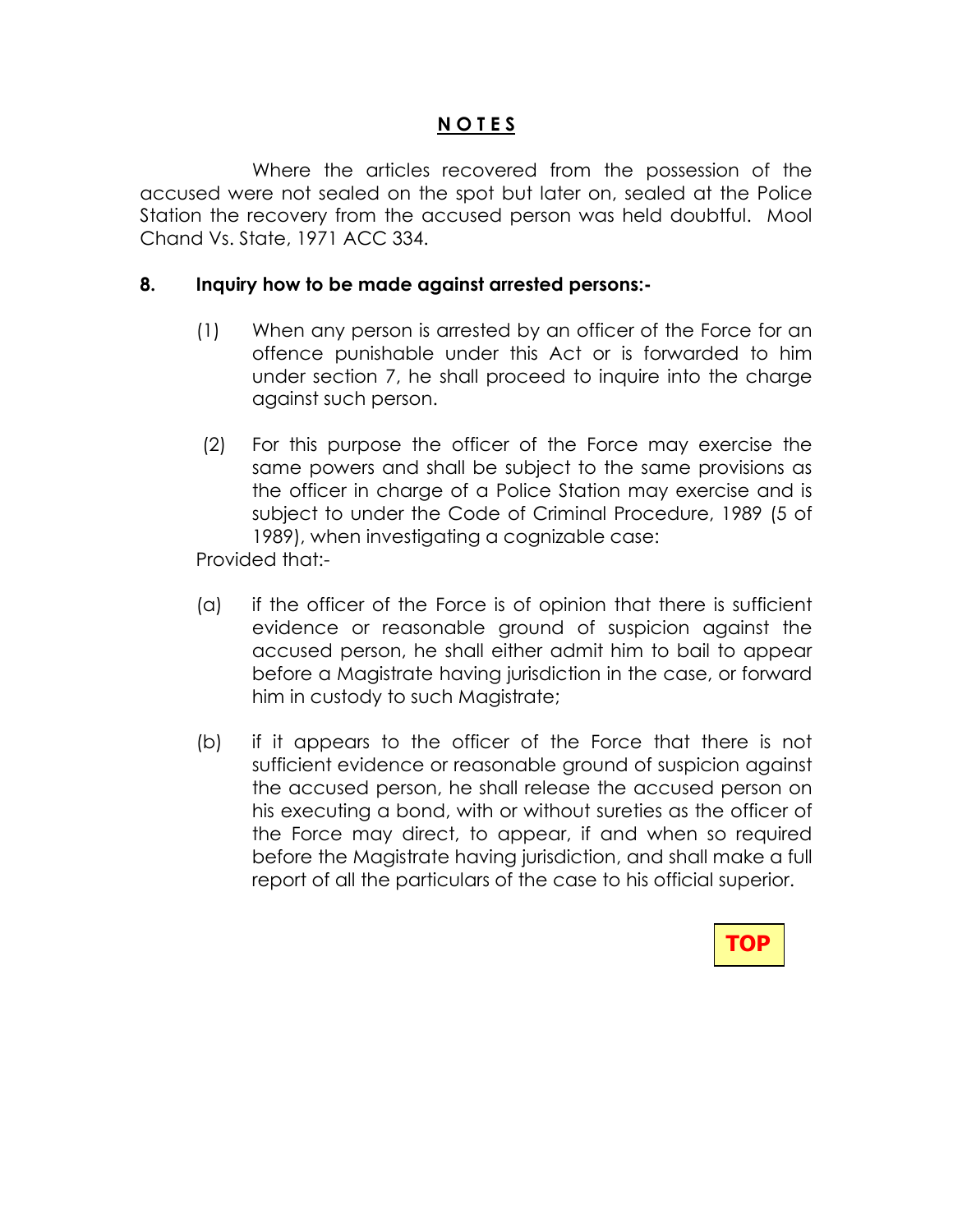As office of the R.P.F. conducting an enquiry under section 8(1) is not a Police officer within the meaning of Section 25, Evidence Act. Balkishan A.Devidayal Vs. State of Maharashtra, 1980 SCC (Cri) 62: (1980) 4 SC 600.

 Section 8(1) is not at par with Sections 161 and 162, Cr.PC. so R.P.F. inquiry officer can obtain the signatures of the witnesses on their statements. State of U.P. Vs. Durga Prasad, 1974 Cri L.J.1465 (SC).

#### 9. Power to summon persons to give evidence and produce documents:-

- (1) An officer of the Force shall have power to summon any person whose attendence he considers necessary either to give evidence or to produce a document, or any other thing in any of the purposes of this Act.
- (2) A summons to produce documents or other things may be for the production of certain specified documents or thing or for the production of all documents or things of a certain description in the possession or under the control of the person summoned.
- (3) All persons, so summoned, shall be bound to attend either in person or by an authorized agent as such officer may direct; and all persons so summoned shall be bound to state the truth upon any subject respecting which they are examined or make statements and to produce such documents and other things as may be required:

 Provided that the exemptions under sections 132 and 133 of the Code of Civil Procedure, 1908 (5 of 1908), shall be applicable to requisitions for attendance under this section.

(4) Every such inquiry as aforesaid, shall be deemed to be a "judicial proceeding" within the meaning of Section 193 and Section 228 of the India Penal Code (45 of 1860).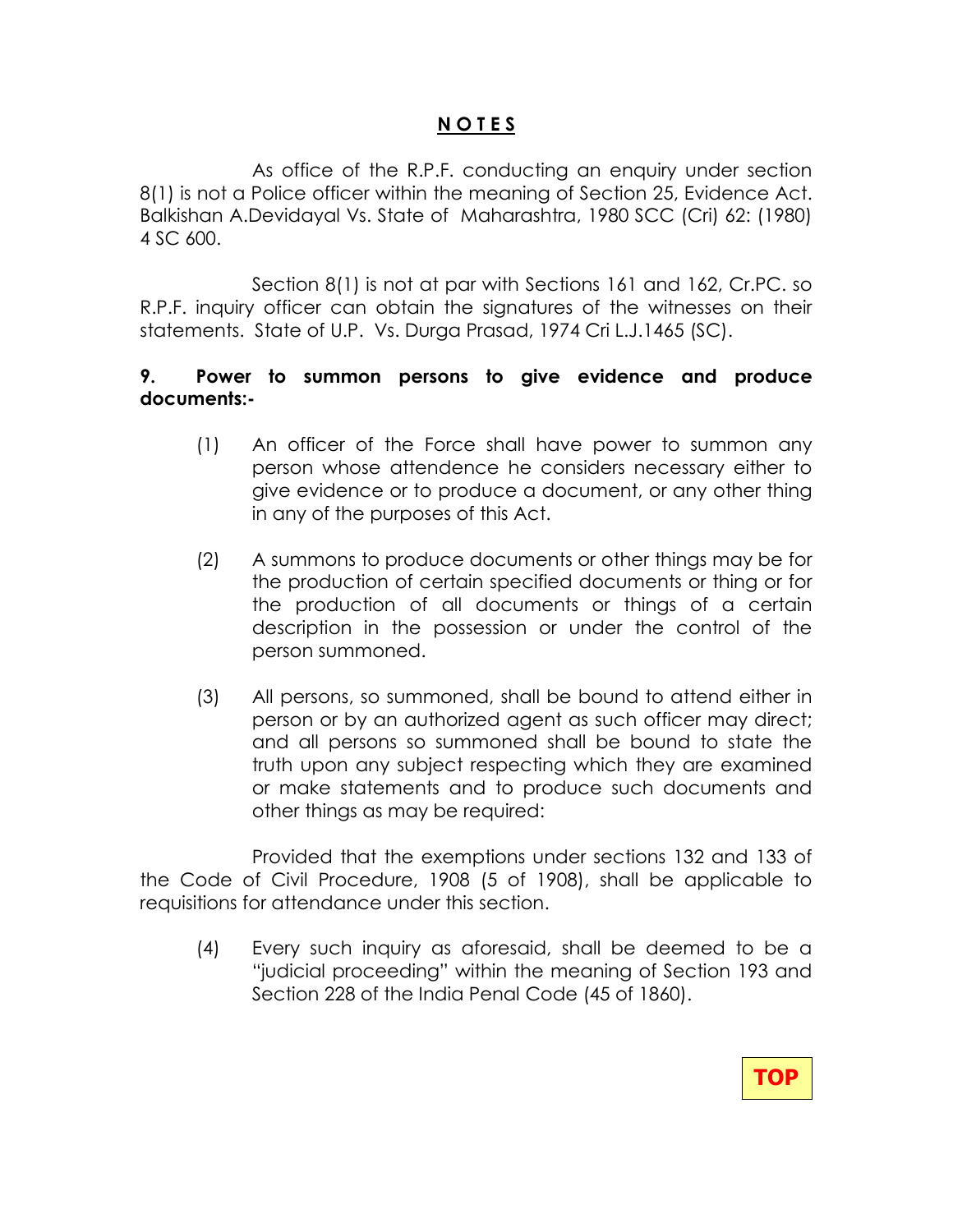The proceedings under the R.P.(U.P) Act are judicial by virtue of Section 9 of this Act and Sections 193 and 228, I.P.C. State of U.P., Vs. Durga Prasad, 1974 Cri LJ 1465 (SC).

#### 10. Issue of Search Warrant:-

- (1) If an officer of the Force has reason to believe that any place is used for the deposit or sale of Railway property which has been stolen or unlawfully obtained, he shall make an application to the Magistrate, having jurisdiction over the area in which that place is situate, for issue of a search warrant.
- (2) The magistrate to whom an application is made under subsection (1), may, after such inquiry as he thinks necessary, by his warrant, authorize any officer of the Force:-
	- (a) to enter, with such assistance as may be required, such

place;

- (b) to search the same in the manner specified in the warrant;
- (c) to take possession of any railway property therein found which he reasonably suspects to be stolen or unlawfully obtained; and
- (d) to convey such railway property before a Magistrate, or to guard the same on the spot until the offender is taken before a Magistrate, or otherwise to dispose thereof in some place of safety.

#### 11. Searches and arrests how to be made:-

All searches and arrests made under this Act shall be carried out in accordance with the provisions of the Code of Criminal Procedure, 1898 (5 of 1898) relating respectively to searches and arrests made under that Code.

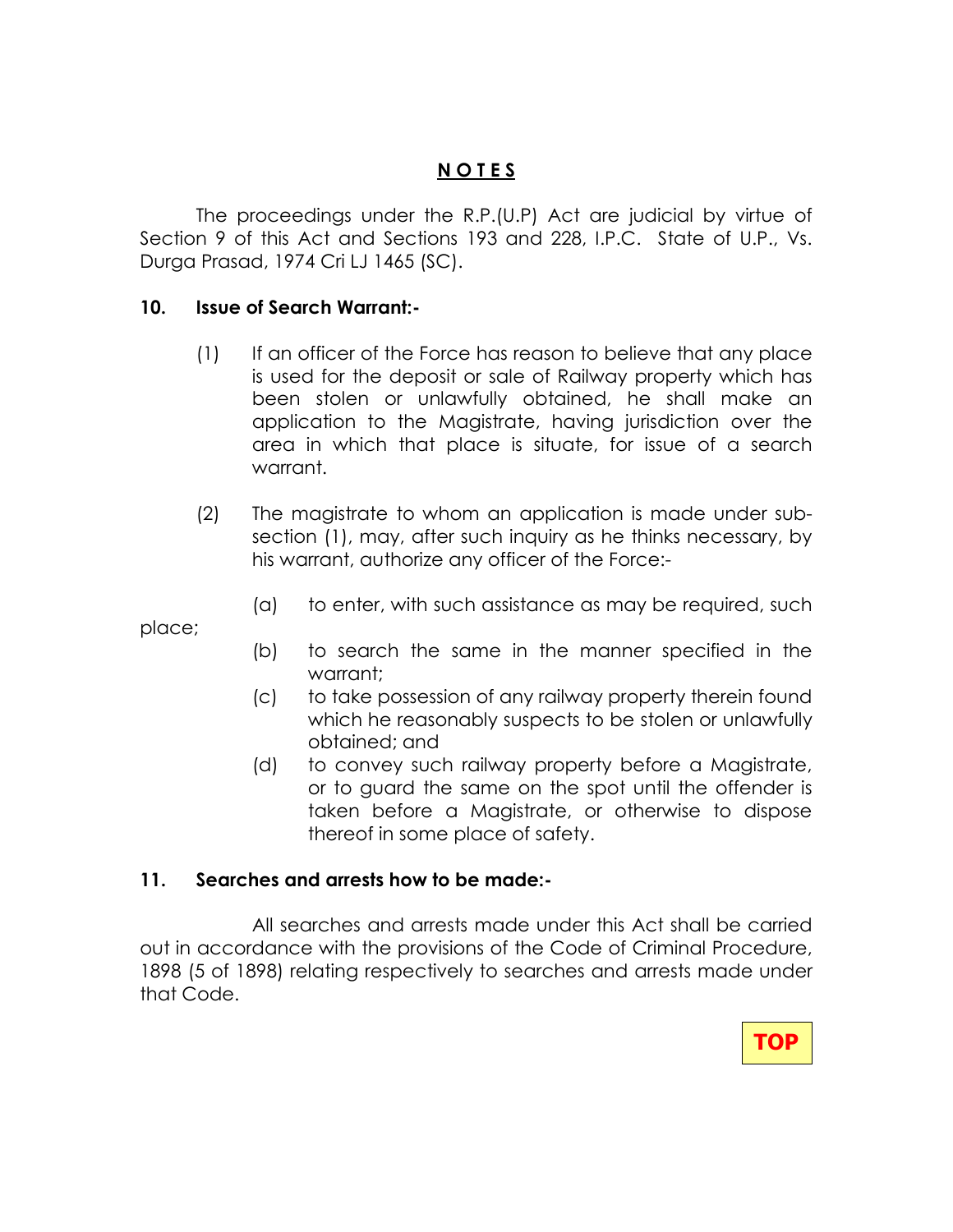#### 12. Officers required to assist:-

 All officers of Government and all village officers are hereby empowered and required to assist the superior officers and members of the Force in the enforcement of this Act.

#### 13. Power of courts to order forfeiture of vehicles, etc.:-

 Any court trying an offence punishable under this Act may order the forfeiture to Government of any property in respect of which the Court is satisfied that an offence under this Act has been committed and may also order the forfeiture of any receptacles, packages or coverings in which such property is contained, and the animals, vehicles, or other conveyances used in carrying the property.

#### 14. Act to override other laws:-

 The provisions of this Act shall have effect notwithstanding anything inconsistent therewith contained in any other law for the time being in force.

#### N O T E S

 There is nothing inconsistent in Section 190, Cr.PC. to Section 14 of the RP(UP) Act. An ASI is competent to file a complaint, because no separate definition of compliant is given under this Act. State of U.P., Vs. Ram Charan, 1974 ACC 282.

#### 15. Construction of reference to laws not in force in Jammu and Kashmir:-

 Any reference in this Act to a law which is not in force in the State of Jammu and Kashmir shall, in relation to that State, be construed as a reference to the corresponding law, if any, in force in that State.